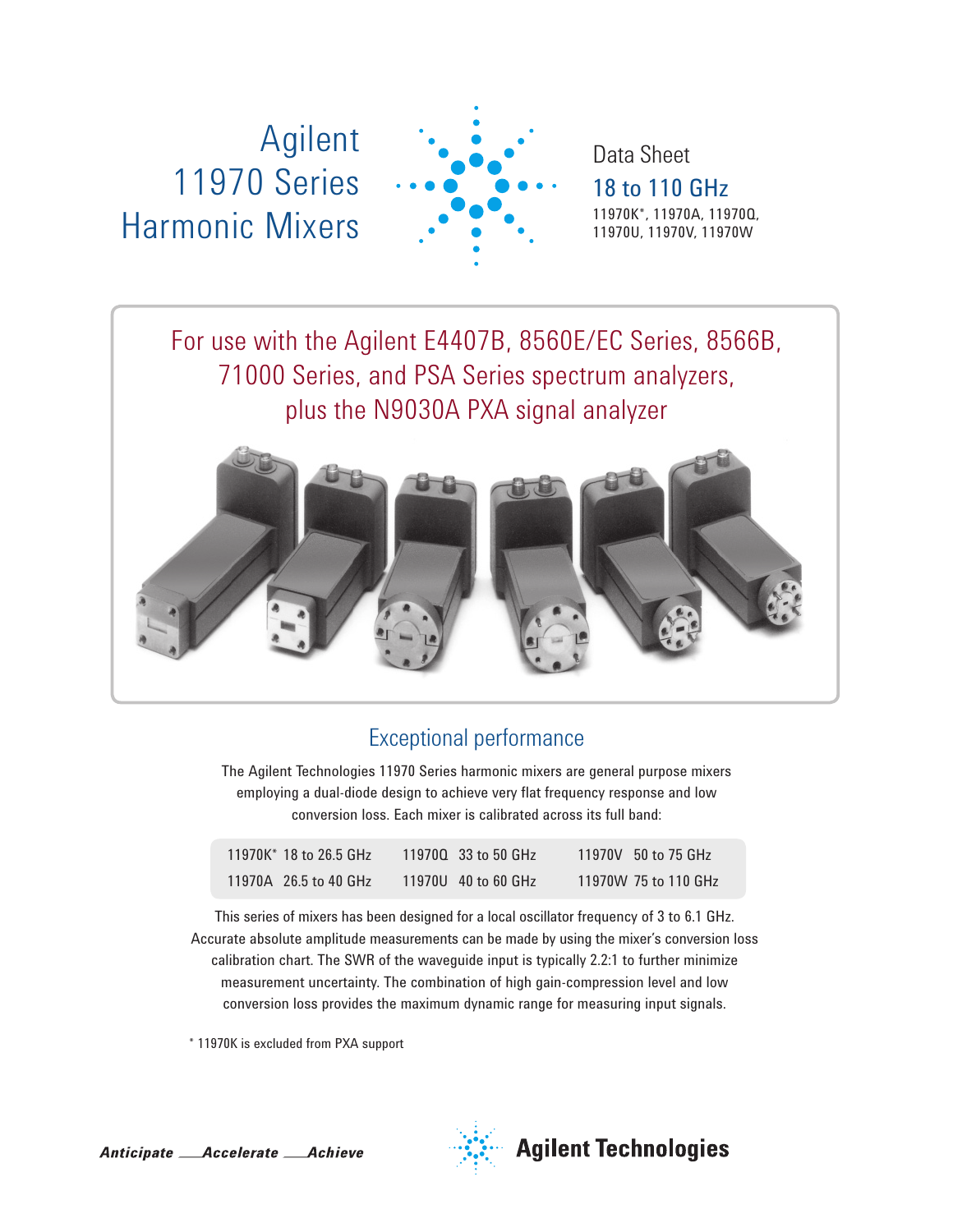### Easy to use

The excellent frequency response and low conversion loss are achieved without external dc bias or tuning stubs. Since bias and tuning stubs are not required, manual operation is simplified, and the complexity of hardware and software for automatic systems is greatly reduced. The repeatability of amplitude measurements is also enhanced. The dual-diode design of the mixers further simplifies measurements by suppressing the odd-order harmonics by more than 20 dB, which makes identification of the mixing products easier.



*Figure 1. The 11970 Series mixers have separate LO input and IF output ports*

### Rugged

°

The rugged Agilent 11970 Series mixers will survive input levels up to 100 milliwatts (+20 dBm) with no damage to the mixer diodes. They will withstand shocks up to 30 G's and the vibration required by MIL-STD 28800C, Type III, Class 3 tests.

### Frequency extension for the Agilent E4407B, 8560E/EC Series, 8566B, and 71000 Series and PSA Series spectrum analyzers

The 11970 Series harmonic mixers are fully compatible with the Agilent E4407B, 8560E/EC Series, 8566B (requires a preamplifier), 71000, and PSA Series spectrum analyzers. Accurate frequency and amplitude measurements are made directly from the spectrum analyzer's display after calibration using the mixer's calibration chart.

## Frequency extension for the Agilent N9030A PXA Series signal analyzer

The 11970 Series harmonic mixers (11970K excluded) are also compatible with the N9030A PXA Series highperformance signal analyzer. The PXA offers optional external mixing (Option EXM), enabling it to work with the 11970 Series and other external mixers for frequency extension. An external diplexer is required because the PXA external mixing has a single SMA LO/IF port, whereas the 11970 Series mixers have separate LO and IF ports. Recommended diplexers can be purchased from Agilent as N9029AE13, or from OML Inc. as DLP.313B.



### **Agilent PSA Series spectrum analyzer** Extended frequency PSA Series









appopuo

<u>aoo ooo</u>

0)

Ο

**Agilent E4407B spectrum analyzer** Extended frequency E4407B ESA-E Series

**Agilent 8560E/EC Series spectrum** 

**analyzer** Extended frequency 8560E/EC Series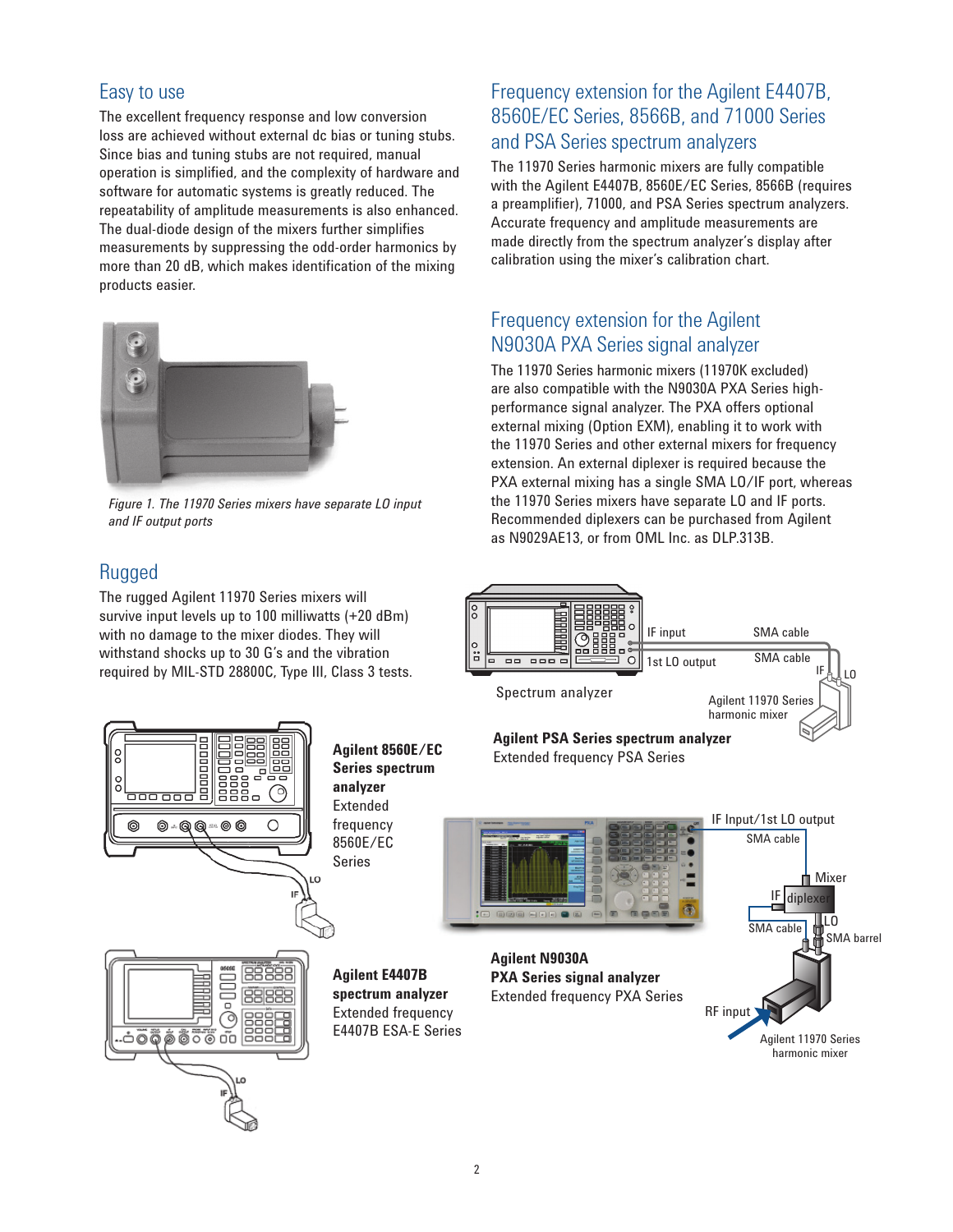# **Specifications**

Specifications describe the device's warranted performance over the temperature range 0 to 55° C (except where noted).

| IF range                            | DC to 1300 MHz                                                |
|-------------------------------------|---------------------------------------------------------------|
| LO amplitude range                  | $+14$ to $+18$ dBm <sup>1</sup>                               |
| <b>Calibration accuracy</b>         |                                                               |
| (with IF of 321.4 MHz or 322.5 MHz) |                                                               |
| 11970A/Q/U                          | $\pm 2.0$ dB with LO amplitude range of $+14.5$ to $+16$ dBm; |
|                                     | $\pm 3.0$ dB with LO amplitude range of +16 to +18 dBm        |
| 11970V/W                            | $\pm 2.6$ dB with LO amplitude range of +14.5 to +16 dBm;     |
|                                     | $\pm$ 3.2 dB with LO amplitude range of +16 to +18 dBm        |
| <b>Nominal RF input SWR</b>         |                                                               |
| 11970A/Q/U                          | < 2.2:1                                                       |
| 11970V/W                            | < 2.6:1                                                       |
| <b>Bias requirements</b>            | None                                                          |
| Nominal odd-order suppression       |                                                               |
| 11970A/Q/U                          | $> 20$ dB                                                     |
| 11970V/W                            | $>$ 15 dB                                                     |
| Maximum CW RF input level           | $+20$ dBm (100 mW)                                            |
| Maximum peak pulse power            | +24 dBm (250 mW) with $<$ 1 µs                                |
|                                     | pulse (average power +20 dBm)                                 |
|                                     |                                                               |





Nominal performance, as noted in the following tables, while not warranted, provides information useful in applying the device.

# 11970 Series tested with Agilent PSA spectrum analyzers

| Agilent model<br>number | Frequency<br>range<br>(GHz) | L0<br>harmonic<br>number | <b>Maximum</b><br>conversion<br>$loss$ ( $dB$ ) | Nominal spectrum<br>analyzer noise (dBm)<br>1 kHz BW | Frequency<br>response<br>(dB) | Nominal gain<br>compression<br>(dBm) |
|-------------------------|-----------------------------|--------------------------|-------------------------------------------------|------------------------------------------------------|-------------------------------|--------------------------------------|
| 11970K                  | 18 to 26.5                  | $6-$                     | 24                                              | $-105$                                               | ±1.9                          | $-3$                                 |
| 11970A                  | 26.5 to 40                  | $8-$                     | 26                                              | $-102$                                               | ±1.9                          | $-5$                                 |
| 119700                  | 33 to 50                    | $10 -$                   | 28                                              | $-101$                                               | ±1.9                          | $-7$                                 |
| 11970U                  | 40 to 60                    | $10 -$                   | 28                                              | $-101$                                               | ±1.9                          | $-7$                                 |
| 11970V                  | 50 to 75                    | 14–                      | 40                                              | $-92$                                                | ±2.1                          | $-3$                                 |
| 11970W                  | 75 to 110                   | $18 -$                   | 46                                              | $-85$                                                | $\pm 3.0$                     | $-1$                                 |

1. An LO power of between 14.5 to 16 dBm at the mixer's LO input is necessary to achieve the given frequency response and spectrum analyzer amplitude accuracy specifications. When LO power varies between 14 to 18 dBm at the mixer's LO input, add ±1 dB to the frequency response and spectrum analyzer amplitude accuracy specification.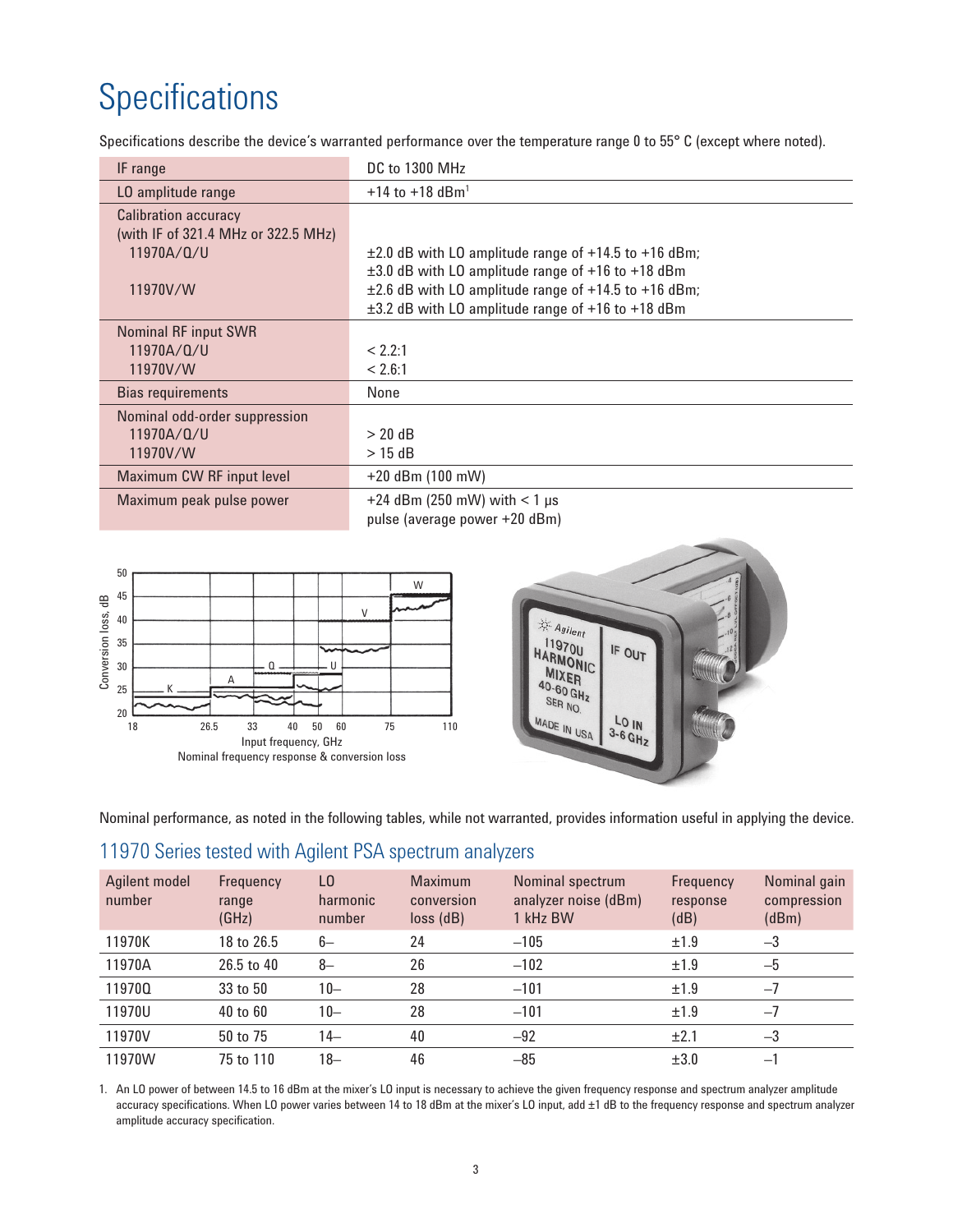| 11970 Series tested with Agilent PXA signal analyzer |  |  |
|------------------------------------------------------|--|--|
|------------------------------------------------------|--|--|

| Agilent model<br>number | Frequency<br>range<br>(GHz) | LO.<br>harmonic<br>number <sup>1</sup> | <b>Maximum</b><br>conversion<br>$loss$ ( $dB$ ) | Nominal signal<br>analyzer noise $(dBm)^2$<br>1 kHz BW | Frequency<br>response<br>(dB) | Nominal gain<br>compression<br>(dBm) |
|-------------------------|-----------------------------|----------------------------------------|-------------------------------------------------|--------------------------------------------------------|-------------------------------|--------------------------------------|
| 11970A                  | 26.5 to 40                  | $6 - 78 -$                             | 26                                              | $-110/-108$                                            | ±1.9                          | $-5$                                 |
| 119700                  | 33 to 50                    | $8 - 10 -$                             | 28                                              | $-108/-106$                                            | ±1.9                          | $-7$                                 |
| 11970U                  | 40 to 60                    | $10 -$                                 | 28                                              | $-106$                                                 | ±1.9                          | $-7$                                 |
| 11970V                  | 50 to 75                    | $12 - 114 -$                           | 40                                              | $-96/ -94$                                             | ±2.1                          | $-3$                                 |
| 11970W                  | 75 to 110                   | 18-                                    | 46                                              | $-88$                                                  | $\pm 3.0$                     | $-1$                                 |

| Agilent model<br>number | <b>Flange</b> | Weight    | X               | Y        | $\overline{z}$    |
|-------------------------|---------------|-----------|-----------------|----------|-------------------|
| 11970K                  | UG-595/U      | $0.17$ kg | $36 \text{ mm}$ | $51$ mm  | $90 \text{ mm}$   |
|                         | <b>WR-42</b>  | $0.36$ lb | $1.4$ in        | $2.0$ in | $3.5$ in          |
| 11970A                  | UG-599/U      | $0.14$ kg | 36 mm           | $51$ mm  | $71 \text{ mm}$   |
|                         | <b>WR-28</b>  | $0.32$ lb | $1.4$ in        | $2.0$ in | $2.8$ in          |
| 119700                  | UG-383/U      | $0.14$ kg | $36 \text{ mm}$ | $51$ mm  | 76 mm             |
|                         | <b>WR-22</b>  | $0.32$ lb | $1.4$ in        | $2.0$ in | 3.0 <sub>in</sub> |
| 11970U                  | UG-383/U-M    | $0.14$ kg | $36 \text{ mm}$ | $51$ mm  | 76 mm             |
|                         | <b>WR-19</b>  | $0.32$ lb | $1.4$ in        | $2.0$ in | 3.0 <sub>in</sub> |
| 11970V                  | UG-385/U      | $0.14$ kg | 36 mm           | $51$ mm  | 76 mm             |
|                         | <b>WR-15</b>  | $0.32$ lb | $1.4$ in        | $2.0$ in | 3.0 <sub>in</sub> |
| 11970W                  | UG-387/U      | $0.14$ kg | $36 \text{ mm}$ | $51$ mm  | 76 mm             |
|                         | <b>WR-10</b>  | $0.32$ lb | $1.4$ in        | $2.0$ in | 3.0 <sub>in</sub> |



# Ordering Information

| 11970K* | 18 to 26.5 GHz mixer |
|---------|----------------------|
| 11970A  | 26.5 to 40 GHz mixer |
| 119700  | 33 to 50 GHz mixer   |
| 11970U  | 40 to 60 GHz mixer   |
| 11970V  | 50 to 75 GHz mixer   |
| 11970W  | 75 to 110 GHz mixer  |

| Options:                       |                                                                                                                                        |  |  |
|--------------------------------|----------------------------------------------------------------------------------------------------------------------------------------|--|--|
| 11970X-009                     | Mixer connection kit containing three<br>1-meter SMA cables, wrench, and allen<br>driver. Note: $X = K$ , $A$ , $D$ , $U$ , $V$ or $W$ |  |  |
| 11970X-C01                     | Improved EMC radiated susceptibility.<br>Note: $X = K$ , A, Q, U, V or W                                                               |  |  |
| N9029A-E13**                   | Ordering convenience for one OML INC.<br>LO/IF diplexer with cables and adapter                                                        |  |  |
| Not compatible with N0030A PYA |                                                                                                                                        |  |  |

Not compatible with N9030A PXA

\*\* Required if the 11970 mixer is used with the Agilent PXA

# Warranty and Service

Standard warranty for 11970 mixers is 12 months Standard warranty for N9029A-E13 diplexer is 3 months, provided by OML, Inc.

<sup>1.</sup> When used with 11970 Series mixer in A-, Q-, or V-band, the PXA's LO harmonics are automatically switched between two different numbers as listed to optimize conversion loss.

<sup>2.</sup> If the LO harmonics are switched, the noise levels for the signal analyzer/mixer combination will change, corresponding to the different LO harmonic numbers.